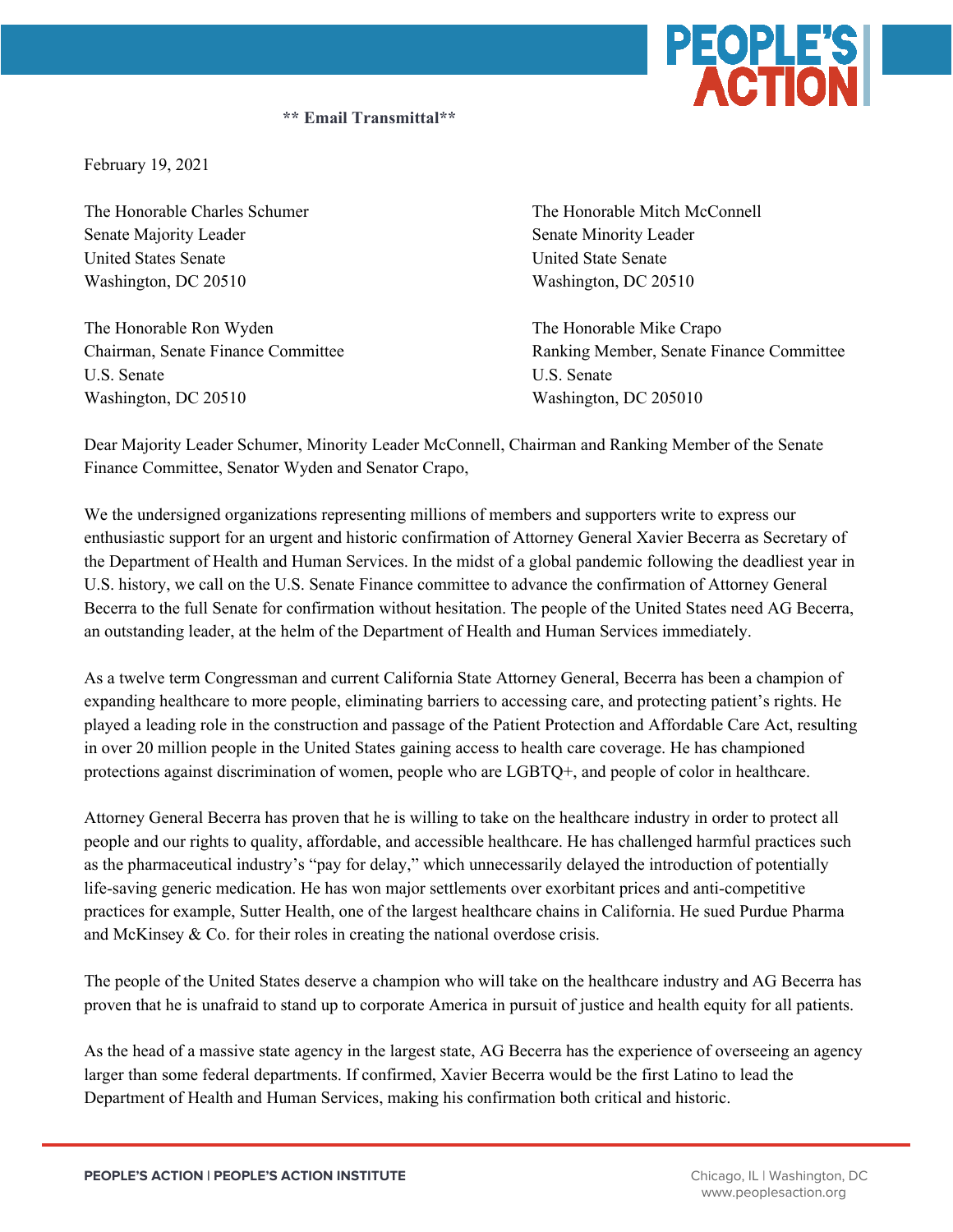As Secretary of the Department of Health and Human Services, AG Becerra would be an outstanding pick to direct the urgent task of overseeing the agency that will guide the nation out of this pandemic. Further, we are confident that he will be proactive in establishing a resilient public healthcare system to meet the future needs of the nation.

We strongly urge members of the Finance Committee to vote "yes" on this nomination, so that AG Becerra may be confirmed by the U.S. Senate. The people of the United States need a leader with extensive direct experience improving our nation's healthcare system, and one who is dedicated to ensuring we all have the health care coverage and services we need and deserve.

Sincerely,

**People's Action**  AFSCME American Family Voices American Federation of Teachers Arkansas Community Organizations Blue Future Brain Mind Self Adaptability Institute Brave New Films Business Leaders for Health Care Transformation California Alliance for Retired Americans California Democratic Party Senior Caucus California OneCare California Progressive Alliance CARA Center for Coalfield Justice Center for Law and Social Policy (CLASP) Center for LGBTQ Economic Advancement & Research Center for Popular Democracy Action Churches United For Fair Housing Action Coalition on Human Needs Common Defense Communications Workers of America Communities United Connecticut Citizen Action Group (CCAG) Criminalization of Poverty Project at the Institute for Policy Studies DelACA (Delaware Alliance for Community Advancement) Demand Progress Equality California Family Equality Generation Progress Hayward Area Democratic Club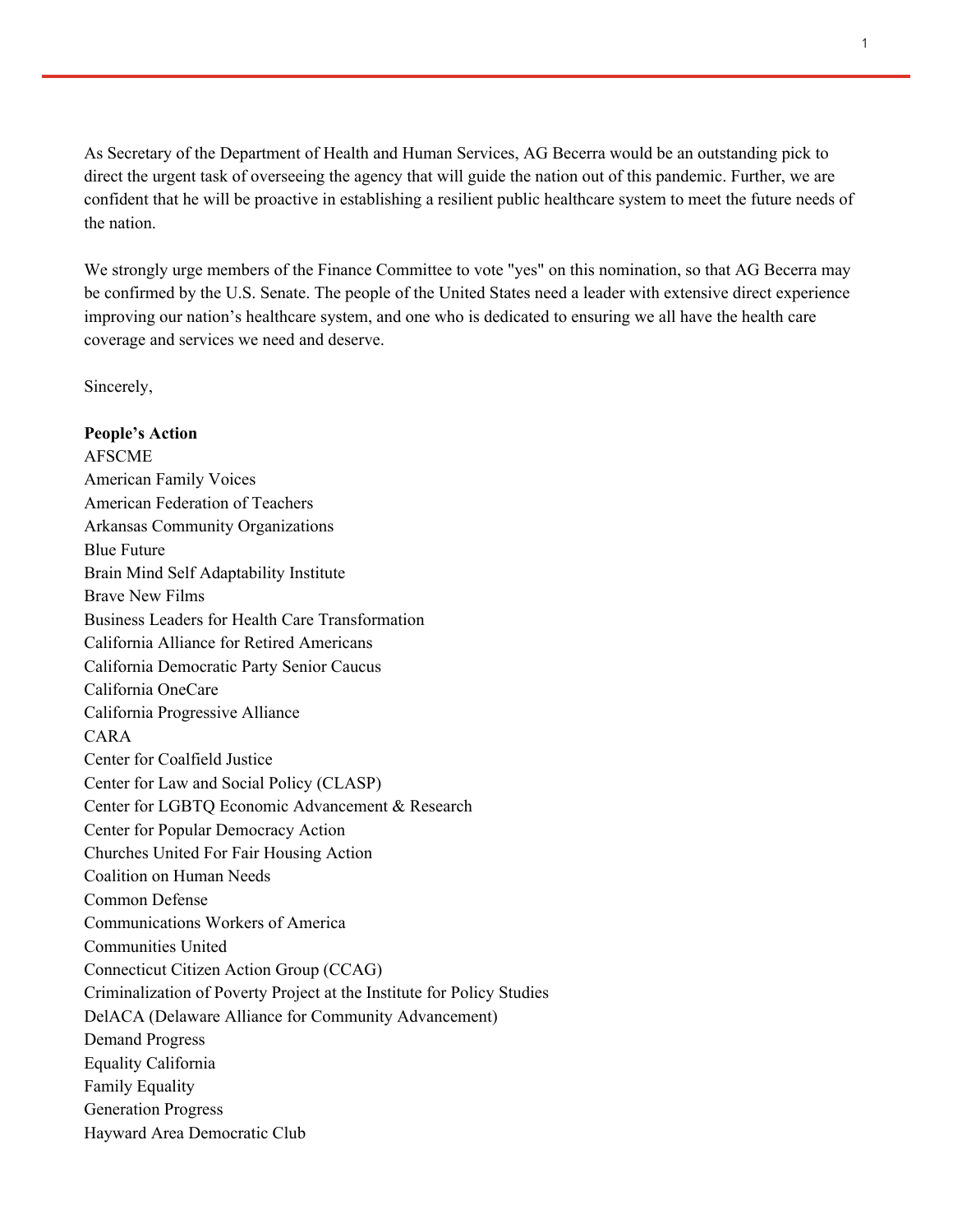Health Access California Health Care for All - California Health Care for America Now Health Care Voter Healthcare Action Committee Healthcare for All Working Group, Sonoma County, CA Healthy California Now Hispanic Federation Hometown Action Indivisible Indivisible Healdsburg Inland Equity Partnership Iowa Citizens for Community Improvement Jane Addams Senior Caucus Justice for Migrant Women Justice Is Global Long Beach Area Peace Network Long Beach Medicare for All Coalition LULAC Maine People's Alliance Make the Road Nevada Michigan United Missouri Jobs with Justice National Council of Jewish Women National Harm Reduction Coalition National Health Care for the Homeless Council National Partnership for Women & Families National Union of Healthcare Workers New American Leaders New Hampshire Youth Movement New Jersey Citizen Action ONE Northside OneAmerica OWL SacCap Physicians for a National Health Program, California chapter Progressive Democrats of America Progressive Leadership Alliance of Nevada Progressive Maryland Public Advocacy for Kids (PAK) Public Citizen R2H Action [Right to Health] Rights & Democracy NH Rights & Democracy VT River Valley Organizing